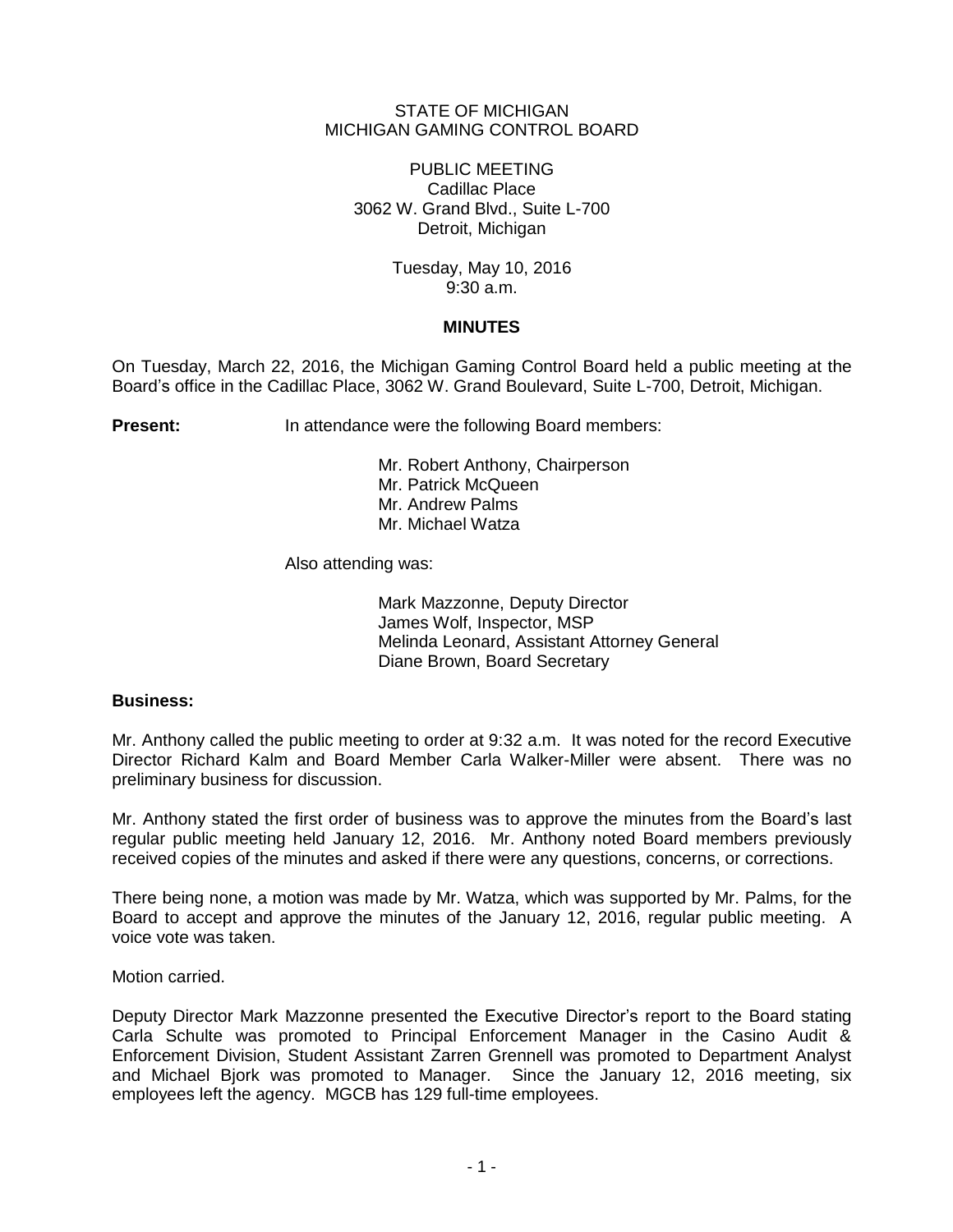With regard to the Board's budget, as of February 29, 2016, total expenditures were \$9,013,376 leaving an unexpended balance of \$18,644,224 in appropriated funding for fiscal year 2016 which includes funds for anticipated expenditures to the Attorney General's Office and the Michigan State Police.

Mr. Mazzonne next reported for the month ending February 29, 2016, aggregate revenue for the three Detroit casinos was up 1.7 % when compared to the same month last year. Revenue was up 6.7% when compared to January 2016. Year-to-date gaming revenue for the three Detroit casinos was up 0.1% percent compared to the same period last year.

Revenue for MGM was down .7% to \$47.2 million, MotorCity revenue was up 3.5% to \$40.4 million, and Greektown revenue was up 3.4% to \$28.8 million when compared to February 2015.

For the month ending February 29, 2016, gaming taxes for the three Detroit casinos were \$9.4 million compared to \$9.3 million for February 2015. The market shares for MGM, MotorCity, and Greektown for February 2016, were 40%, 35%, and 25%, respectively.

For the month of February 2016, the three Detroit casinos reported submitting \$13.9 million in wagering taxes and development agreement payments to the City of Detroit.

With regard to supplier licensing and vendor registration, Mr. Mazzonne advised the Board as of February 29, 2016, 758 active vendor exemptions were registered. As of February 29, 2016, 306 casino supplier companies were granted exemption from supplier licensing requirements. As of February 29, 2016, there were a total of 11 active temporary nongaming-related and nine active temporary gaming-related supplier licenses in effect.

In regard to occupational licensing, Mr. Mazzonne advised the Board as of February 29, 2016, the Board's Employee Licensing section issued a total of 2,167 occupational licenses to MGM employees; 1,745 occupational licenses to MotorCity employees; and 1,498 occupational licenses to Greektown employees. In addition, through the month of February 2016, 1,658 employees of various licensed casino suppliers have been granted occupational licenses. There are currently 53 temporary occupational licenses.

Mr. Mazzonne advised the Board since the January meeting, the required background investigations for 178 pending Level 1 and 2 occupational licenses have been completed. The Executive Director previously approved 654 renewal requests and 76 Level 3 requests on behalf of the Board.

Mr. Mazzonne reported Michigan State Police (MSP) Board-related activity. It was noted MSP has several vacancies. MSP reported investigating 154 original complaints and made 44 arrests for the months of January and February 2016.

Concluding the Executive Director's report, Mr. Mazzonne informed the Board of several noted MSP activities for the months of January and February which were not available in the public forum but for Board information only.

Next, the Board considered for approval, the recommendation of the Executive Director and the Licensing & Investigations Division's staff regarding the 178 Level 1 and 2 occupational license applications.

There being no questions from Board members, it was moved by Mr. Palms and supported by Mr. Watza that the Board enter an Order accepting and adopting the recommendations of the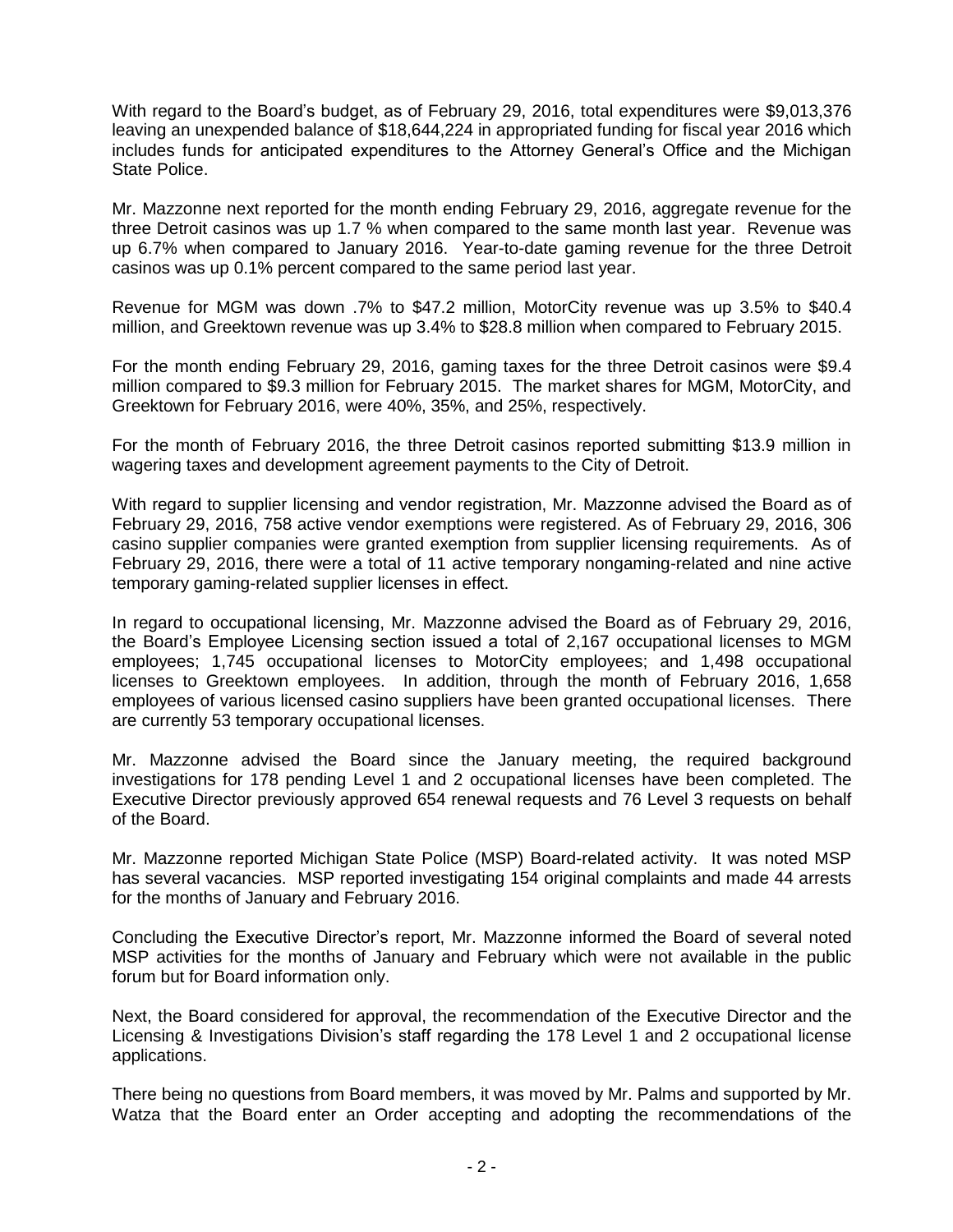Executive Director and the Licensing & Investigations Division for the pending Level 1 and 2 occupational license applications. A voice vote was taken.

## Motion carried.

The next agenda item was consideration of the pending supplier license applications of Acres 4.0; Gambler's Oasis LLC; Supreme Distributors Inc. d/b/a Seafood Company; and Tony DeLeon & Associates, Inc. d/b/a Playersoft Technologies.

There were no questions from Board members. A motion was made by Mr. Watza and supported by Mr. Palms that the Board enter the Orders finding and concluding the applicants are eligible and suitable for licensure and, accordingly, grant the requests. A voice vote was taken.

## Motion carried.

Next agenda item was consideration of the pending supplier license renewal applications of Ainsworth Game Technology Limited; Cadillac Coffee Company; Cadillac Travel, Inc.; ComSource, Inc.; Davis Iron Works, Inc.; Dumas Construction Services, Inc.; Eagle Star, Inc. d/b/a Eagle Star Equipment; Edward Don & Company; Halifax Security, Inc. d/b/a North American Video; LaBelle Electric Service, Inc.; MIG East, LLC; Northern Lakes Seafood & Meats, LLC; Perich + Partners, Ltd; SMS Staffing Solutions, Inc.; Thermal-Netics, Inc.; and Voice Data Systems, LLC.

There being no questions from Board members, Mr. McQueen put forth a motion which was supported by Mr. Watza that the Board enter Orders finding the above-listed suppliers and their qualifiers eligible and suitable for license renewal and, accordingly, grant the requests for a oneyear period. A voice vote was taken.

Motion carried.

The next agenda item was consideration of the withdrawal request of the supplier license application of The United States Playing Card Company.

There were no questions; therefore; a motion was put forth by Mr. Palms and supported by Mr. Watza that the Board enter an Order granting the request. A voice vote was taken.

## Motion carried.

The next agenda item was the request for a proposed transfer of interest pending Board approval for Edward Don & Company. There was no discussion or questions regarding the request therefore a motion was made by Mr. Watza and supported by Mr. McQueen to approve the request. A voice vote were taken.

## Motion carried.

Next was consideration of MGM Grand Detroit's request for approval of a debt transaction, suitability of new qualifying businesses, eligibility of new qualifying individuals, and related requests. Mr. Uri Clinton and Ms. Lauren Hanrahan addressed the Board on behalf of MGM Grand Detroit to explain the details of the request and answer questions from the Board. Mr. Clinton explained that MGM has a plan to create a controlled REIT where a subsidiary would be created and a portion would be part of an IPO and publicly held. Mr. McQueen inquired about the percentage of capital MGM expected to raise and if MGM would be reporting on a consolidated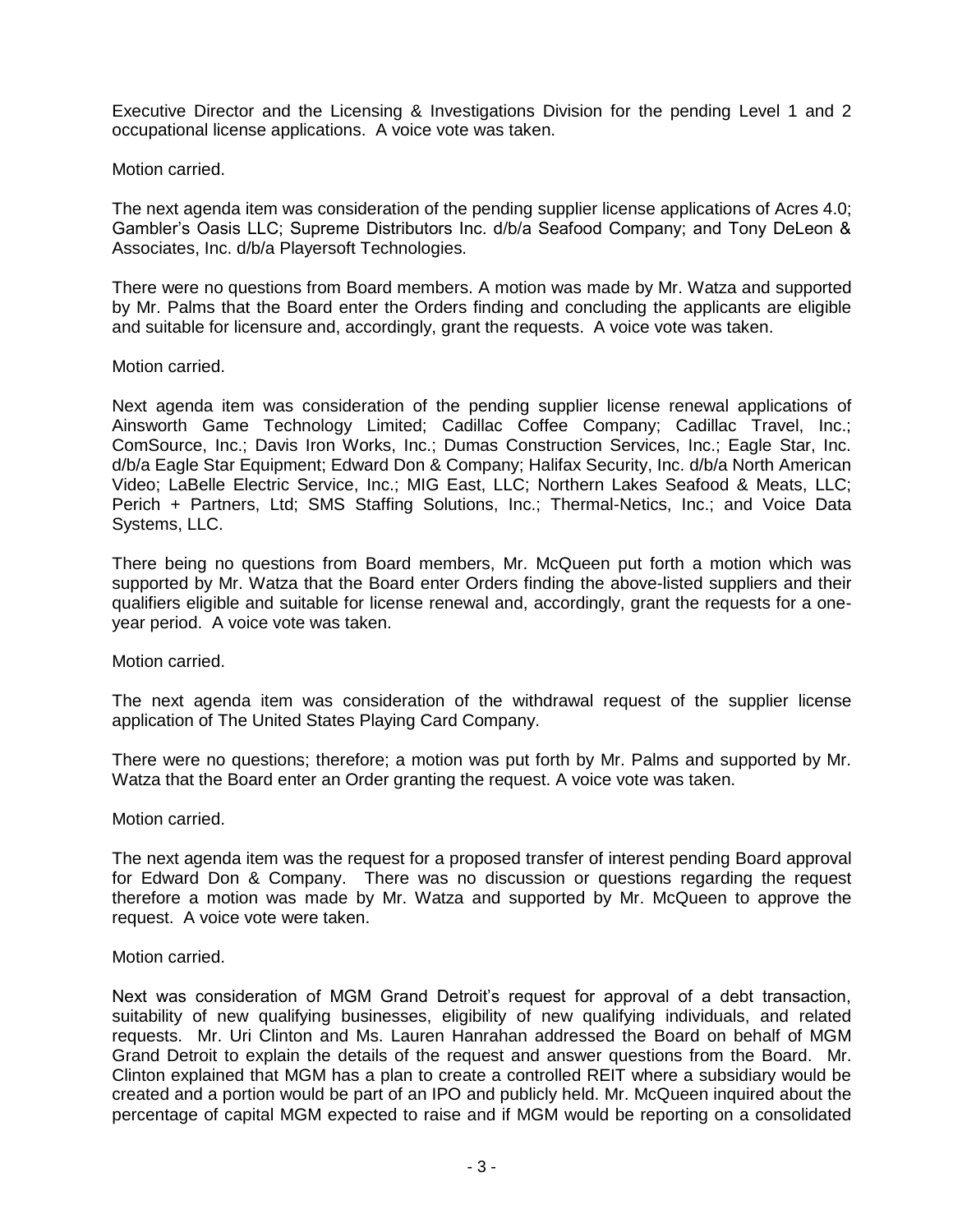basis to shareholders. Mr. Clinton stated the consolidated report would include the approximately 70 percent that MGM would own of the REIT.

After discussion, there were no other questions from Board Members and Mr. Anthony asked for a motion to approve the request. The motion was made by Mr. McQueen and supported by Mr. Palms. A voice vote was taken.

Motion carried.

The next item on the agenda was consideration of the Acknowledgements of Violation (AOV) of casino licensee MGM Grand Detroit, LLC d/b/a MGM Grand Detroit Casino.

There were two Acknowledgements of Violation before the Board. For the first item Assistant Attorney General Melinda Leonard presented an overview of the facts where a 2003 Board Order issued for a debt transaction outlined certain reporting requirements to be included with MGM's quarterly audit reports. It was discovered MGM had not been complying with the requirements. The second item was explained by Tom Nafso, Assistant Attorney General, stating the violation involved six separate incidents in which minors entered the casino. Three of the six minors made wagers. All of the incidents were self-reported by MGM. Mr. Peter Ellsworth addressed the Board on behalf of MGM. There were no questions from Board members. Mr. Palms put forth the motion to accept the violation which was supported by Mr. Watza. A voice vote was taken.

Motion carried.

The last business item of the agenda was consideration of the Acknowledgement of Violation of casino licensee, Detroit Entertainment, LLC d/b/a MotorCity Casino. Assistant Attorney General Jason Geissler addressed the Board to explain the violation. The AOV encompassed five different violations – a supplier having an employee on the casino floor without an occupational license, underage minor on the casino premises, disassociated person that completed a global payment transaction at one of the cage windows, unapproved software, and a card mix up with two automatic card shufflers malfunctioning. Ms. Cheryl Scott-Dube addressed the Board on behalf of MotorCity Casino. Ms. Dube did not have anything to add regarding the matters.

There being no questions from Board Members, Mr. Anthony asked for a motion to approve the AOV which was put forth by Mr. Watza and supported by Mr. McQueen. A voice vote was taken.

Motion carried.

There were no public comments.

Mr. Anthony announced the next public meeting would be held on Tuesday, May 10, 2016 at 9:30 a.m.

A motion was made by Mr. McQueen which was supported by Mr. Palms for the Board to go into closed session. A roll call vote was taken. All members voted aye.

Motion carried.

The Board returned from closed session at 10:40 a.m. and Mr. Anthony asked for a motion to approve the minutes from the closed session held January 12, 2016. Mr. Watza put forth the motion which was supported by Mr. Palms. A voice vote was taken.